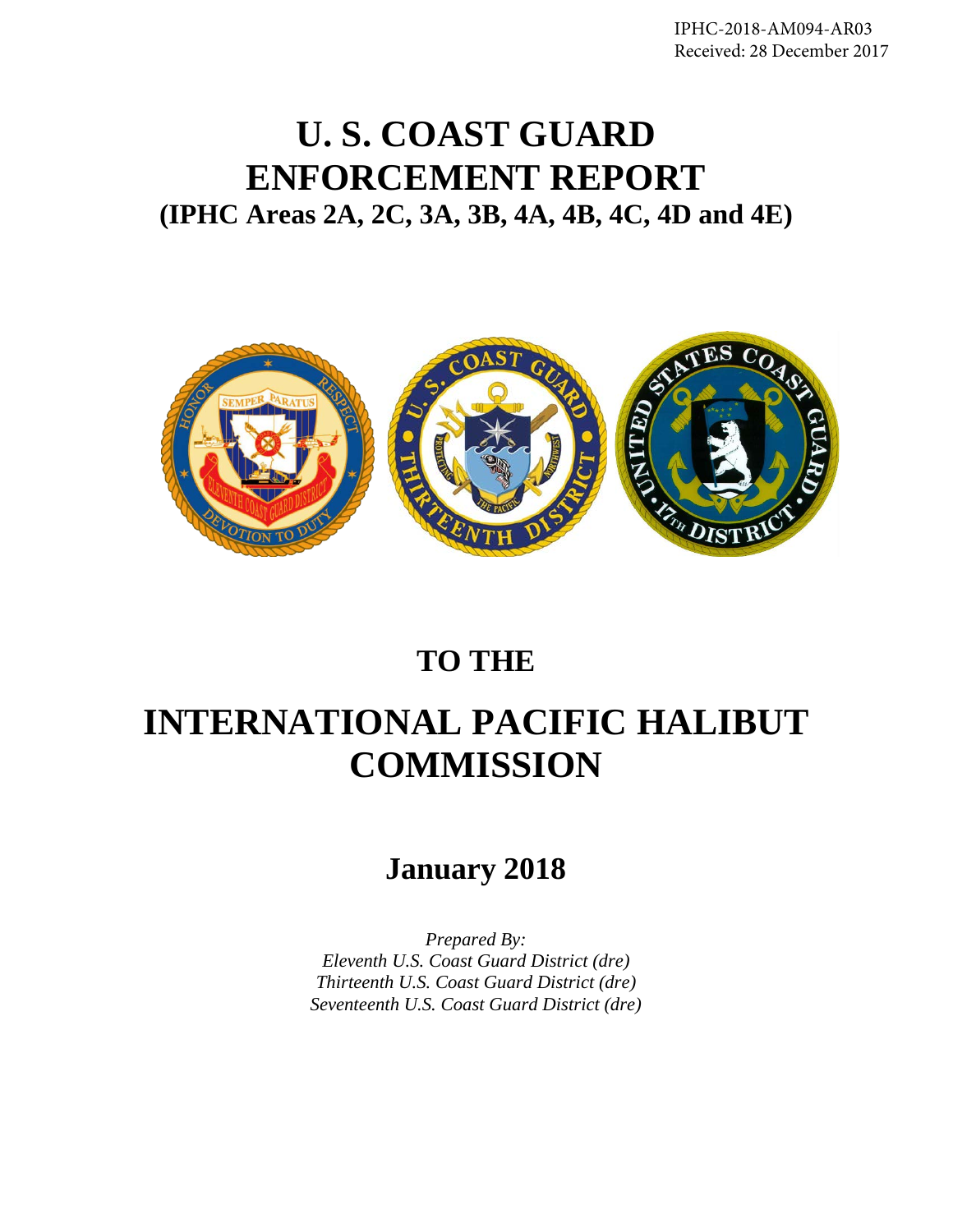# **I. Coast Guard Resources in Pacific Northwest and Alaska**

The U.S. Coast Guard (USCG) has three districts overseeing U.S. waters of the western coastal states, including Alaska. The Eleventh District (D11) area of responsibility includes the southern portion of IPHC Area 2A and all the waters off the coast of California out to 200 nautical miles. The Thirteenth District (D13) area of responsibility includes the northern portion of IPHC Area 2A and all waters off the coasts of Washington and Oregon out to 200 nautical miles, as well as Washington internal waters. The Seventeenth District (D17) area of responsibility includes all waters off Alaska out to 200 nautical miles, and encompasses the IPHC Areas 2C, 3A, 3B, 4A, 4B, 4C, 4D, and 4E. Resources used for fisheries enforcement include cutters, aircraft, and boats from coastal stations.

#### Cutters:

- The 378-foot High Endurance Cutter USCGC DOUGLAS MUNRO and 282-foot Medium Endurance Cutter USCGC ALEX HALEY home-ported in Kodiak, AK regularly patrol the Bering Sea in addition to periodic patrols of North Pacific waters.
- 418-foot National Security Cutters and 378-foot High Endurance Cutters from California, Washington, and Hawaii are periodically assigned to patrol D13 and D17 waters or to monitor fisheries activity during transits to other operating areas.
- Six 225-foot buoy tenders conduct periodic law enforcement and are home-ported in San Francisco, Astoria, Sitka, Cordova, Kodiak, and Homer.
- Three 210-foot Medium Endurance Cutters are also occasionally assigned to dedicated patrols in D11's and D13's waters or to monitor fisheries activity. These cutters are home-ported in Astoria, OR and Port Angeles, WA.
- Eight 110-foot patrol boats conduct routine law enforcement and are home-ported in San Diego, Port Angeles, Coos Bay, Petersburg, Juneau, Valdez, Seward, and Homer.
- Seven 87-foot Coastal Patrol Boats located in Puget Sound and Strait of Juan de Fuca ports with an additional thirteen 87-foot Coastal Patrol Boats providing coverage along the California coast.
- Two 154-foot Fast Response Cutters, USCGC JOHN MCCORMICK and USCGC BAILEY BARCO were commissioned earlier in 2017 and conduct routine law enforcement throughout eastern Alaska. Both are home-ported in Ketchikan, AK.

#### Aircraft:

• Fixed wing and rotary wing aircraft are based in air stations in Kodiak, Sitka, Port Angeles, Astoria, North Bend, Humboldt Bay, Sacramento, San Francisco, Point Mugu, and San Diego.

### Stations:

- D11 has nine coastal boat stations, two boat stations in California internal waters, and one boat station located in Lake Tahoe.
- D13 has eleven coastal boat stations in Washington and Oregon, as well as three stations in Washington internal waters and one on the Willamette River (Portland).
- Two additional seasonal stations are operated in Central and Southern Oregon during summer months with higher boating activity.
- D17 has three coastal boat stations in Ketchikan, Juneau, and Valdez.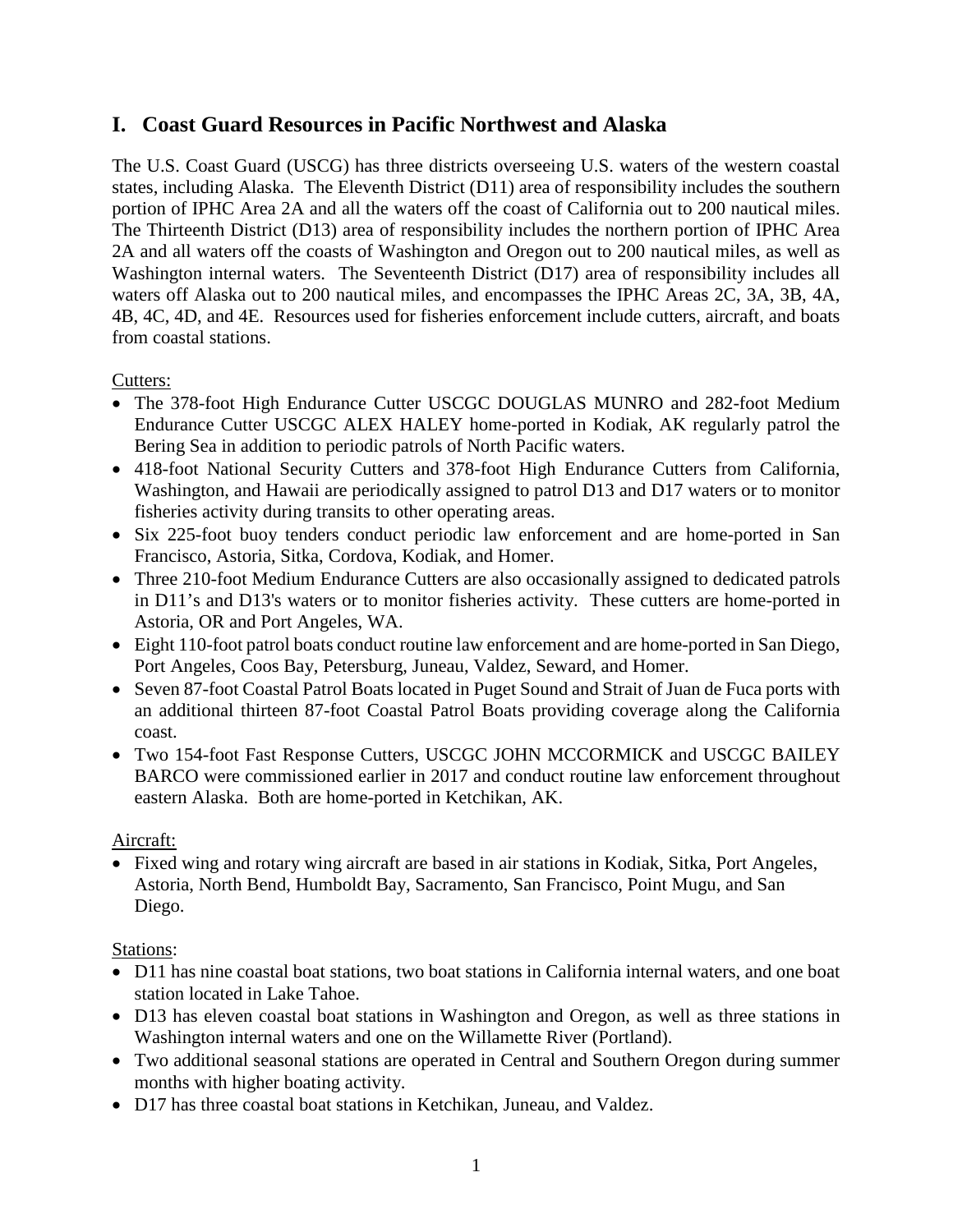The primary at-sea fisheries enforcement assets are our cutters, ranging in size from the 87-foot patrol boats up to the largest cutters. Patrol boats are more limited in sea keeping abilities, and conduct the majority of enforcement inside of 50 nautical miles from shore. In D11 and D13, the 87-foot patrol boats have increased their fisheries enforcement presence over the past few years. This role is fulfilled by 154-foot Fast Response Cutters and 110-foot patrol boats in Alaskan waters which provide regular law enforcement presence in the commercial, charter, subsistence, and recreational fishing fleets. However, patrol boats are limited in their offshore operational effectiveness by weather. Fast Response Cutters have increased operating parameters and will eventually completely replace the 110-foot patrol boat fleet.

Beyond 50 nautical miles, we rely upon our larger cutters to enforce all federal fisheries regulations, with National Security Cutters and High Endurance Cutters from throughout the west coast assigned to patrol Alaskan waters. The 210-foot Medium Endurance Cutters are occasionally assigned to enforcement patrols within D13 waters and conduct fisheries enforcement while transiting through D11 waters.

The boat stations primarily focus on recreational, subsistence, and charter halibut activity in their regions, although this does not preclude them from boarding commercial vessels sighted in the course of normal duties.

Fisheries law enforcement flights are conducted daily from air stations in Kodiak, Sitka, Port Angeles, Astoria, North Bend, Humboldt, San Francisco, Point Mugu, and San Diego using a variety of assets from fixed wing HC-130 to MH60 and MH65 helicopters. Additionally, fixedwing aircraft from Sacramento, California may conduct surveillance flights along the entire west coast and throughout the Eastern Pacific. During 2016, Air Station Sacramento completed the transition from HC-130 aircraft to a new fixed-wing platform, the HC-27J, which will continue to conduct medium range flight patrols.

All units involved in fisheries enforcement receive training from the Coast Guard's North Pacific Regional Fisheries Training Center in Kodiak, Alaska or the Coast Guard's Pacific Regional Fisheries Training Center in Alameda, California prior to patrolling a specific region. NOAA Office of Law Enforcement (OLE) agents and state fisheries enforcement officers routinely participate in the training, as well as riding on cutters and aircraft during fisheries enforcement patrols. The success of USCG fisheries enforcement operations is enhanced by collaboration with our enforcement partners from NOAA OLE and the states of California, Washington, Oregon, and Alaska.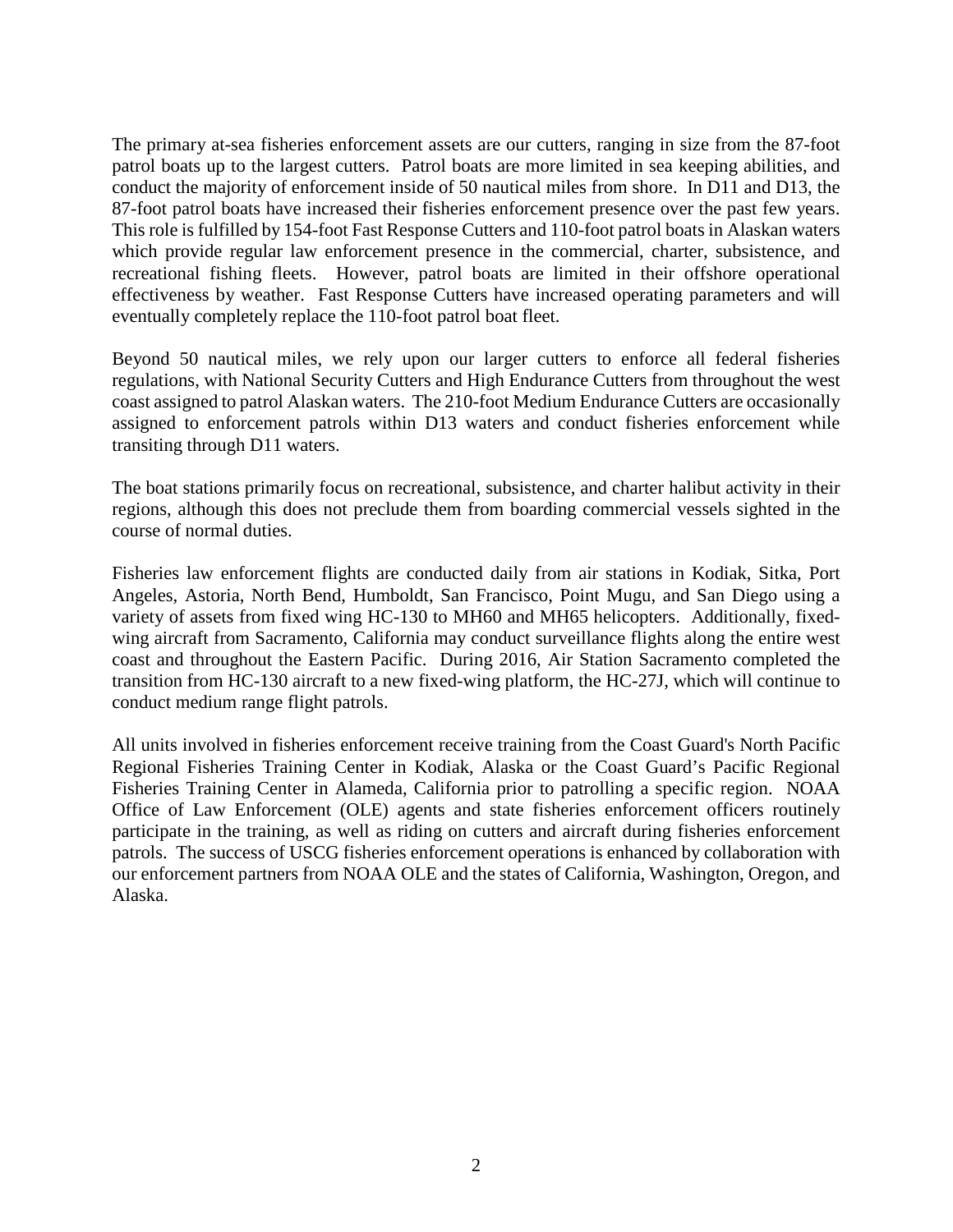# **II. Commercial Halibut Enforcement**

In 2017, the USCG distributed its enforcement assets throughout the IPHC Areas, with boarding amounts listed in Table 1. The USCG enforcement focus is to protect the resource in accordance with the fishery management plan, to ensure equal economic opportunity for all participants, and to enhance safety at sea.

| <b>IPHC</b><br><b>Area</b> | <b>2016 Boardings</b> | <b>2017 Boardings</b> |
|----------------------------|-----------------------|-----------------------|
| 2A                         | 37                    | 68                    |
| 2C                         | 256                   | 330                   |
| 3A                         | 178                   | 195                   |
| 3B                         | $\overline{2}$        | $\overline{2}$        |
| 4A                         | 17                    | 11                    |
| 4B                         | 8                     | $\overline{4}$        |
| 4C                         | 1                     | 0                     |
| 4D                         | 3                     | 1                     |
| 4E                         |                       | 1                     |

|  |  |  |  | Table 1. 2016 & 2017 Geographic Distribution of Boardings on Vessels Targeting Halibut |
|--|--|--|--|----------------------------------------------------------------------------------------|
|--|--|--|--|----------------------------------------------------------------------------------------|

In Area 2A, three ten-hour non-tribal commercial halibut derbies took place during the 2017 season - June  $28<sup>th</sup>$ , July 12<sup>th</sup>, and July  $26<sup>th</sup>$ . The USCG placed a high priority on monitoring activity with dedicated cutter and aircraft patrols during the derbies, as well as during the associated pre-season closures. Table 2 gives an overview of the assets dedicated to monitoring the derbies.

USCG enforcement efforts during the commercial halibut derbies focused on IPHC regulations, such as: (1) ensuring vessels fishing during the pre-season closures did not participate in the derbies without first undergoing a state hold inspection, (2) ensuring vessels were properly permitted to participate and ensuring their permits were onboard during the derbies, (3) inspecting catch for compliance with size restrictions and overall catch limits, (4) ensuring fishing gear was in compliance, and (5) ensuring vessels were not fishing after the derby closure if they had halibut on board. Finally, the USCG focused on ensuring vessels complied with federal commercial fishing vessel safety regulations.

In addition to IPHC regulations, west coast Non-Trawl Rockfish Conservation Areas (RCAs) have been closed to the use of fixed-gear to retain groundfish, including Pacific Halibut, since 2002. Vessel Monitoring System (VMS) carriage requirements have been in place to monitor the RCAs since 2003 and the carriage requirements were expanded significantly in 2008 to encompass open access groundfish vessels, which includes many of the participants in west coast commercial halibut derbies. The Non-Trawl RCA is a high enforcement priority during commercial halibut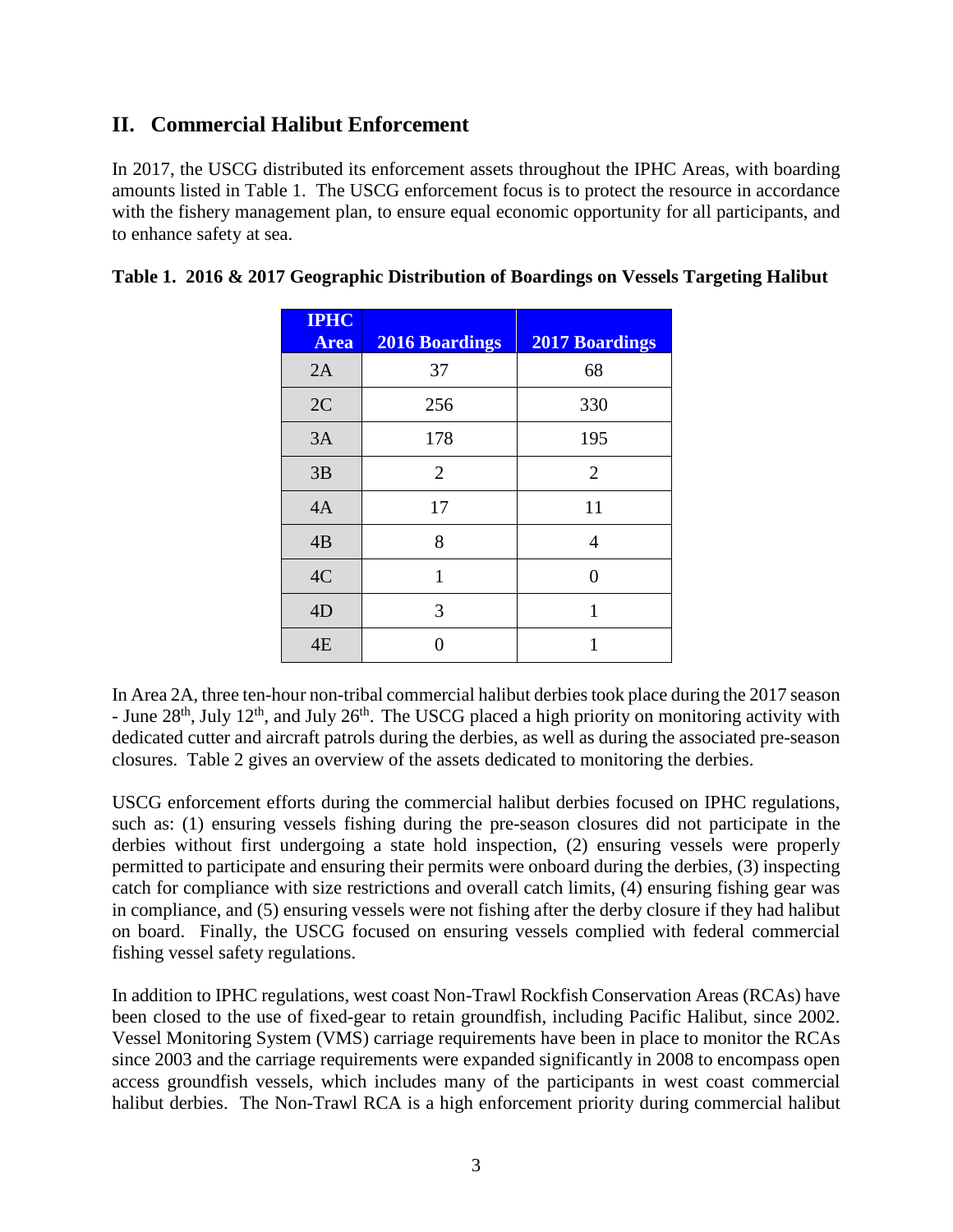derbies. No RCA violations associated with commercial halibut derby activity have been detected since 2013.

The USCG continued the policy of timing at-sea boardings to avoid impeding fishing operations during the ten-hour derbies. Boardings are typically conducted after derby hours unless specific safety or fisheries-related violations are observed. Table 2 summarizes efforts during the 2017 commercial halibut derbies and associated 72-hour pre-season closures in IPHC Area 2A.

| <b>Enforcement Resource</b><br><b>Allocation</b> | June<br>28 <sup>th</sup> | July <sub>12</sub> th | July<br>26th |
|--------------------------------------------------|--------------------------|-----------------------|--------------|
| Large Cutter Days                                |                          |                       |              |
| <b>Patrol Boat Hours</b>                         | 113                      | 29                    | 65           |
| <b>Small Boat Hours</b>                          |                          | 11                    |              |
| Aircraft Hours                                   | 22                       |                       |              |

**Table 2. 2017 Commercial Halibut Derby Enforcement Resource Allocation**

In Areas 2C through 4E, the commercial fishery is rationalized with the 2017 season lasting from March  $11<sup>th</sup>$  to November  $7<sup>th</sup>$ . D17 law enforcement assets routinely patrolled the fishing grounds, often conducting joint boardings with or in collaboration with NOAA OLE. Our partnership with NOAA OLE and Alaska Wildlife Troopers is integral to successfully allocating law enforcement assets in the areas of the highest fishing activity, ensuring consistent presence on the fishing grounds and at offload sites.

Joint operations with NOAA OLE were conducted throughout the season from the Bering Sea to Southeast Alaska. Joint, pulse operations with NOAA and state fisheries enforcement personnel were conducted during commercial derbies off Oregon and Southern Washington in June and July, including NOAA Enforcement Officers embarking on CG cutters during the June  $28<sup>th</sup>$  derby. Joint operations included at-sea boardings, aircraft patrols, and dockside inspections. The joint agency efforts are a regular and important aspect of law enforcement coordination as they enable the broadest contact rate with the fishing fleets in order to compel compliance with federal regulations while also providing the most accurate and complete picture of fishing activity on the fishing grounds and at catch offload sites.

Routine patrols are essential to maintain awareness of halibut fishing activity. The long duration of the commercial season relieves the pressure to fish during inclement weather that would risk safety at sea. However, this also gives participants the opportunity to spread their effort throughout the season as well as their permitted area. The lack of a universal requirement for fishing vessels targeting halibut to be equipped with VMS on board means there is not a centralized means to assess fishing activity in Areas 2C through 4E. Time intensive patrols by surface and aviation assets are the primary means to identify where vessels are fishing for halibut as well as the number of vessels out at sea for a specific period of time. The need for patrols is amplified when market forces and/or fair weather conditions cause an increase in fishing activity.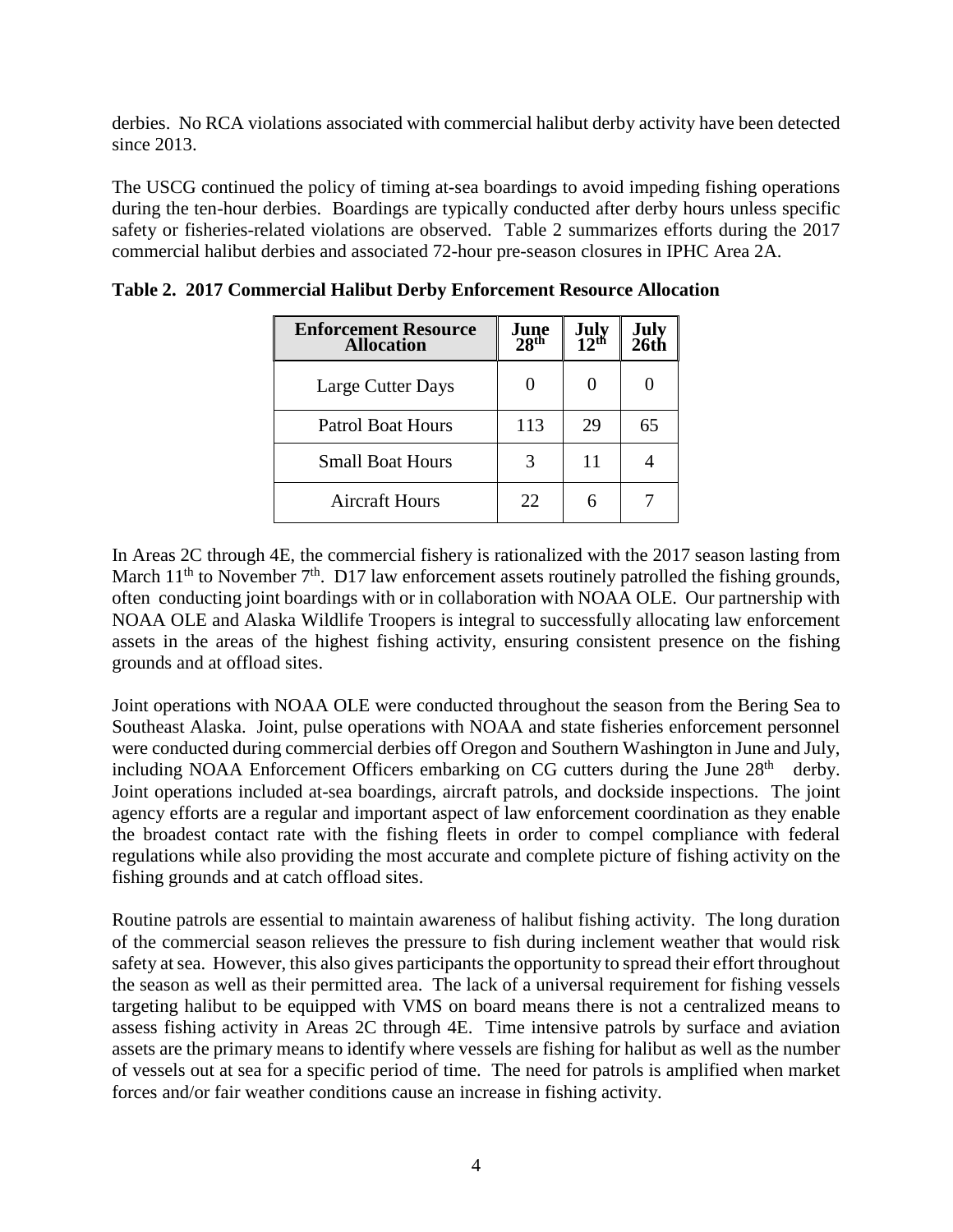Participants in the commercial halibut fishery only make up a portion of the hook and line vessels on the fishing grounds and the USCG strives to apply enforcement focus on all halibut fishery participants and sectors. During patrols and boardings of the hook and line vessels, USCG enforcement efforts focus on (1) adherence to permit requirements for area and individual quota, (2) safe release of halibut bycatch by other commercial vessels, (3) consistent use of seabird avoidance gear, (4) indicators of high-grading catch, (5) retention of rockfish and Pacific cod, (6) complete offload of catch, and (7) timely compliance with all recordkeeping requirements.

# **III. Recreational Halibut Enforcement**

The Area 2A recreational near-shore halibut season occurred in various areas off Washington and Oregon between May and October 2017, with staggered opening and closing dates. The primary USCG emphasis for the sport halibut fishery is monitoring openers, due to safety concerns, similar to the derby-style fisheries concerns noted in the commercial section above. Specific cutter, small boat station, and aircraft patrols were scheduled during the openers, as recreational vessels will transit 30-40 miles offshore to participate in the fishery. The USCG focus is to address our concerns that these vessels may be ill equipped and inadequately prepared for offshore operation. Fortunately, no significant search and rescue cases occurred during the 2017 openers.

Throughout the recreational halibut season, units also monitored four Yelloweye Rockfish Conservation Areas (YRCAs) that are closed to sport fishing for halibut and groundfish at all times. This area consists of a C-shaped YRCA off NW Washington, the South Coast and Westport YRCAs off SW Washington, and the Stonewall Bank YRCA off Central Oregon. The threat of illegal fishing in these areas is especially prevalent during the recreational halibut openers. No YRCA incursion violations have been documented since the 2012 season.

Recreational activity occurs in Areas 2C, 3A, and 3B in the form of individual and charter fishing. The season lasts from 01 February to 31 December but is most prevalent from May through September. USCG assets increase fisheries patrols during this time to focus on popular fishing grounds in Southeast Alaska, Prince William Sound, Cook Inlet, and the Gulf of Alaska. The majority of boardings accomplished by D17 assets in 2017 were completed on the recreational and charter vessels.

During boardings, emphasis is placed on compliance with licensing and charter operation requirements as well as requirements which determine the size and number of halibut allowed to be caught. Overall enforcement presence in the sport fishing fleet detects a high rate of compliance with IPHC regulations.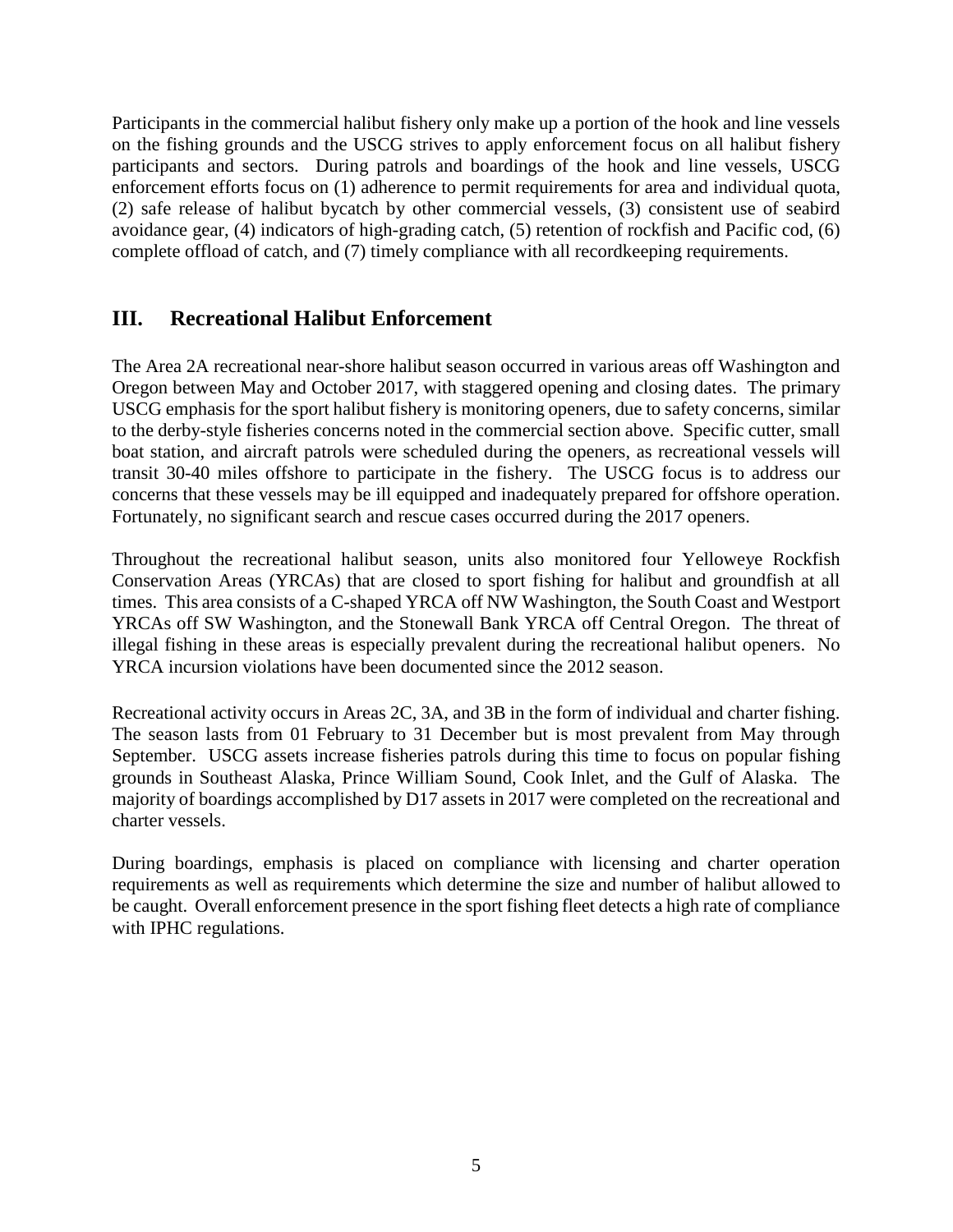## **IV. Violations and Enforcement Summary**

Overall, USCG assets boarded a total of 612 vessels and detected 11 IPHC violations. Violations were documented and referred to NOAA OLE or Alaska Wildlife Troopers (for violation detected on recreational vessel) for final action. Table 3 compares at-sea boardings and violations between 2017 and 2018.

| <b>2016 Boardings/Violations</b><br><b>Contract Contract Contract Contract Contract Contract Contract Contract Contract Contract Contract Contract Co</b> | <b>Contract Contract</b><br><b>2017 Boardings/Violations</b> |
|-----------------------------------------------------------------------------------------------------------------------------------------------------------|--------------------------------------------------------------|
|                                                                                                                                                           |                                                              |
|                                                                                                                                                           |                                                              |
|                                                                                                                                                           |                                                              |
|                                                                                                                                                           |                                                              |
|                                                                                                                                                           |                                                              |
|                                                                                                                                                           |                                                              |
|                                                                                                                                                           |                                                              |
|                                                                                                                                                           |                                                              |
|                                                                                                                                                           |                                                              |
|                                                                                                                                                           |                                                              |
|                                                                                                                                                           |                                                              |
|                                                                                                                                                           |                                                              |

| Table 3. | 2016 & 2017 Boarding and Violation Summaries by Industry Sector |
|----------|-----------------------------------------------------------------|
|----------|-----------------------------------------------------------------|

In Area 2A, three suspected IPHC violations were documented during the June 28<sup>th</sup> derby, all of which were potential catch overages due to discrepancies associated with the classification of the vessels' permits, which is based on vessel length and dictates landing limits. Information was forwarded to NOAA OLE for investigation. No IPHC violations were documented during the July  $12<sup>th</sup>$  or July  $26<sup>th</sup>$  derbies.

In Area 2C, one commercial vessel was cited for failing to properly maintain its fishing logbook in a timely manner (joint USCG / NOAA OLE boarding).

In Area 3A, one commercial vessel was cited for failing to maintain its fishing logbook in a timely manner. One charter vessel was cited for not properly endorsing clientele catch in its fishing logbook (joint USCG / NOAA OLE boarding). One recreational vessel was documented as having retained one halibut without a state issued sport fishing license (referred to Alaska Wildlife Troopers in real time). One recreational vessel was cited for mutilating halibut at sea, preventing determination of the number of halibut caught (joint USCG / NOAA OLE boarding).

In Area 4A, two commercial vessels were cited for failing to have onboard for inspection a legible copy of the IFQ permits being fished by the vessels' hired masters.

In Area 4D, one commercial vessel was cited for failing to use careful release methods for undersized halibut.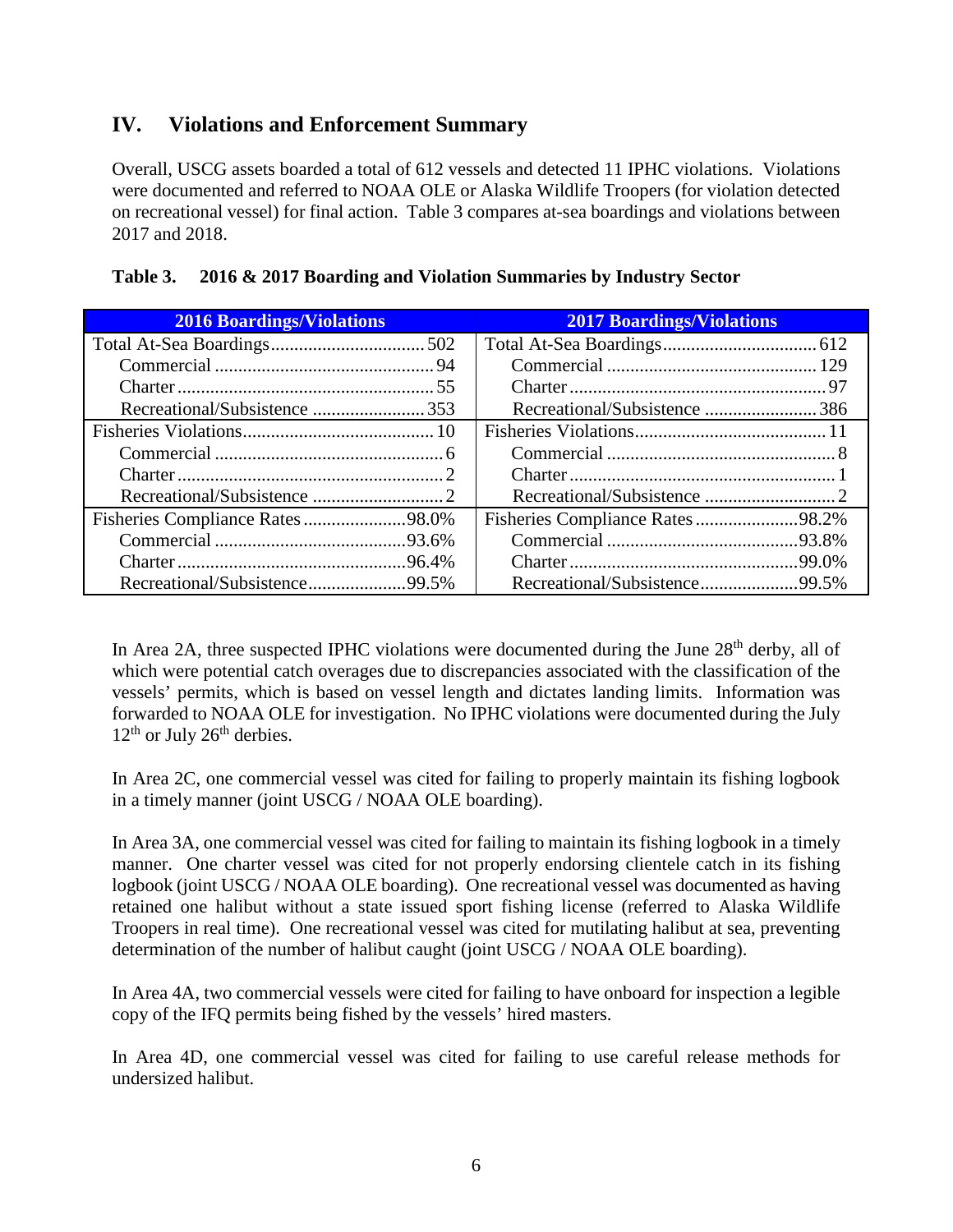The violations described above by their IPHC Area are listed below in Table 4 by violation type. This summary of IPHC and federal violations compares 2016 and 2017 violations detected by USCG units.

| 2016 | 2017<br>$\mathcal{L}(\mathcal{L})$ and $\mathcal{L}(\mathcal{L})$ and $\mathcal{L}(\mathcal{L})$ and $\mathcal{L}(\mathcal{L})$ |
|------|---------------------------------------------------------------------------------------------------------------------------------|
|      |                                                                                                                                 |
|      |                                                                                                                                 |
|      |                                                                                                                                 |
|      |                                                                                                                                 |
|      | Copy of IFQ permit not ready for inspection2                                                                                    |
|      |                                                                                                                                 |
|      |                                                                                                                                 |
|      |                                                                                                                                 |
|      |                                                                                                                                 |
|      |                                                                                                                                 |

| Table 4. 2016 & 2017 Description of Fisheries Violations in All Sectors |
|-------------------------------------------------------------------------|
|                                                                         |

The USCG remains concerned about the safety of derby-style fisheries. The USCG has provided specific comments in this regard to the Pacific Fishery Management Council (PFMC). These concerns are mitigated to some extent through taking weather forecasts into account during scheduling decisions; however, this does not eliminate the safety risks due to unpredicted adverse weather conditions. Fortunately, no significant search and rescue cases occurred during the 2017 derbies. The USCG is encouraged by discussions started by the PFMC during 2017 regarding the potential to pursue alternatives to derbies in the commercial Pacific halibut fishery, as well as mitigation of concerns associated with short-duration, derby-style openers in the recreational Pacific halibut fishery. The USCG will continue to work with the PFMC to support these initiatives.

In addition to the IPHC violations summarized in Tables 3 and 4, vessel safety issues encountered by our law enforcement assets across all halibut sectors included insufficient lifesaving equipment, improper navigation equipment, and missing documentation. The USCG continues to pursue increased at-sea boarding opportunities to promote compliance with both safety and fisheries regulations.

The USCG continues to maximize joint enforcement efforts and information sharing with federal and state fisheries enforcement partners to optimize operations. Similar to recent seasons, USCG field commands held pre-season meetings with federal and state partners to coordinate efforts. The USCG focused allocation of patrol assets during the early season derbies when more participation was anticipated. The USCG assisted Washington State and the Pacific Northwest Treaty Tribes with monitoring activity in the tribal, commercial, ceremonial, and subsistence halibut fisheries, both offshore and within Puget Sound waters.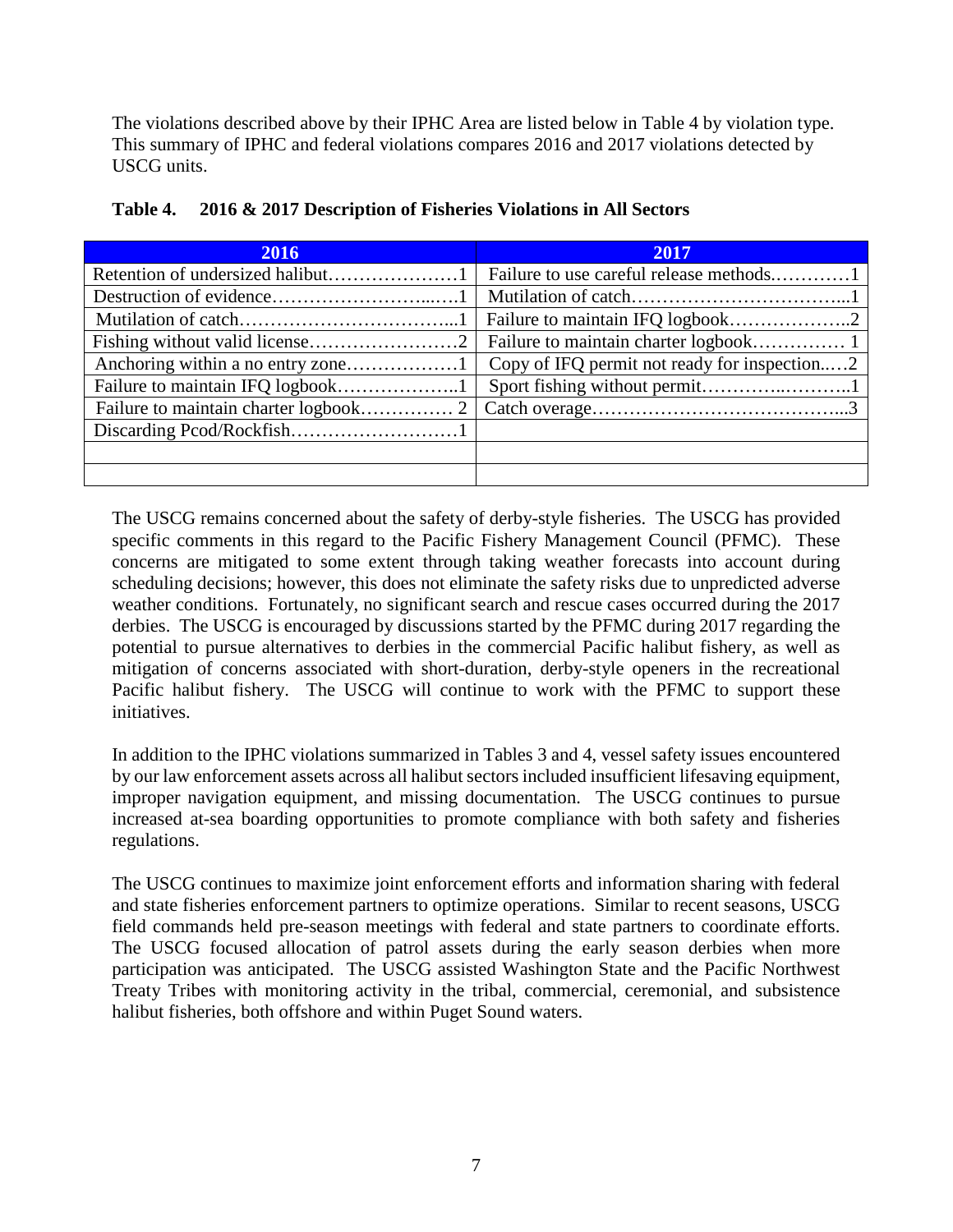

**Figure 1. 2013-2017 Boardings and Fisheries Violations** 

The halibut fisheries violation rate averaged 3.6% over the last five years. The USCG continues to pursue a steady focus on compliance across IFQ, derby, charter, subsistence, and recreational fisheries by maximizing boarding opportunities and detecting violations where they occur.

# **V. Enforcement Plans for 2018**

The USCG will continue joint pulse operations with NOAA and state enforcement partners to focus enforcement efforts across the commercial, charter, subsistence, and sport sectors of the halibut fishery.

To respond to the increased number of commercial and recreational halibut vessels fishing in Northern California, D11 plans to conduct joint targeted enforcement operations during the 2018 commercial halibut derbies with California Department of Fish and Wildlife and NOAA.

The USCG will continue to focus fisheries enforcement and safety efforts on commercial derbies in Area 2A, with specific emphasis on early derbies when the highest level of activity is expected. USCG enforcement resources will also monitor IPHC regulations associated with Pacific halibut bycatch in other fisheries throughout the year. Due to safety concerns, the primary USCG emphasis for the 2A sport halibut fishery is monitoring all-depth openers, which have staggered opening and closing dates. Specific cutter, boat station, and aircraft patrols will be scheduled during the all-depth openers to address concerns that these vessels may be ill-equipped and inadequately prepared for offshore operation.

The USCG will continue to enforce new regulatory requirements which became effective in 2015 and 2016; mandatory dockside Commercial Fishing Vessel Safety Examinations (CFVSE) for all vessels which operate beyond three nautical miles from shore, and the carriage of AIS units for vessels over 65 feet in length. Commercial Fishing Vessel Safety inspectors continued to educate